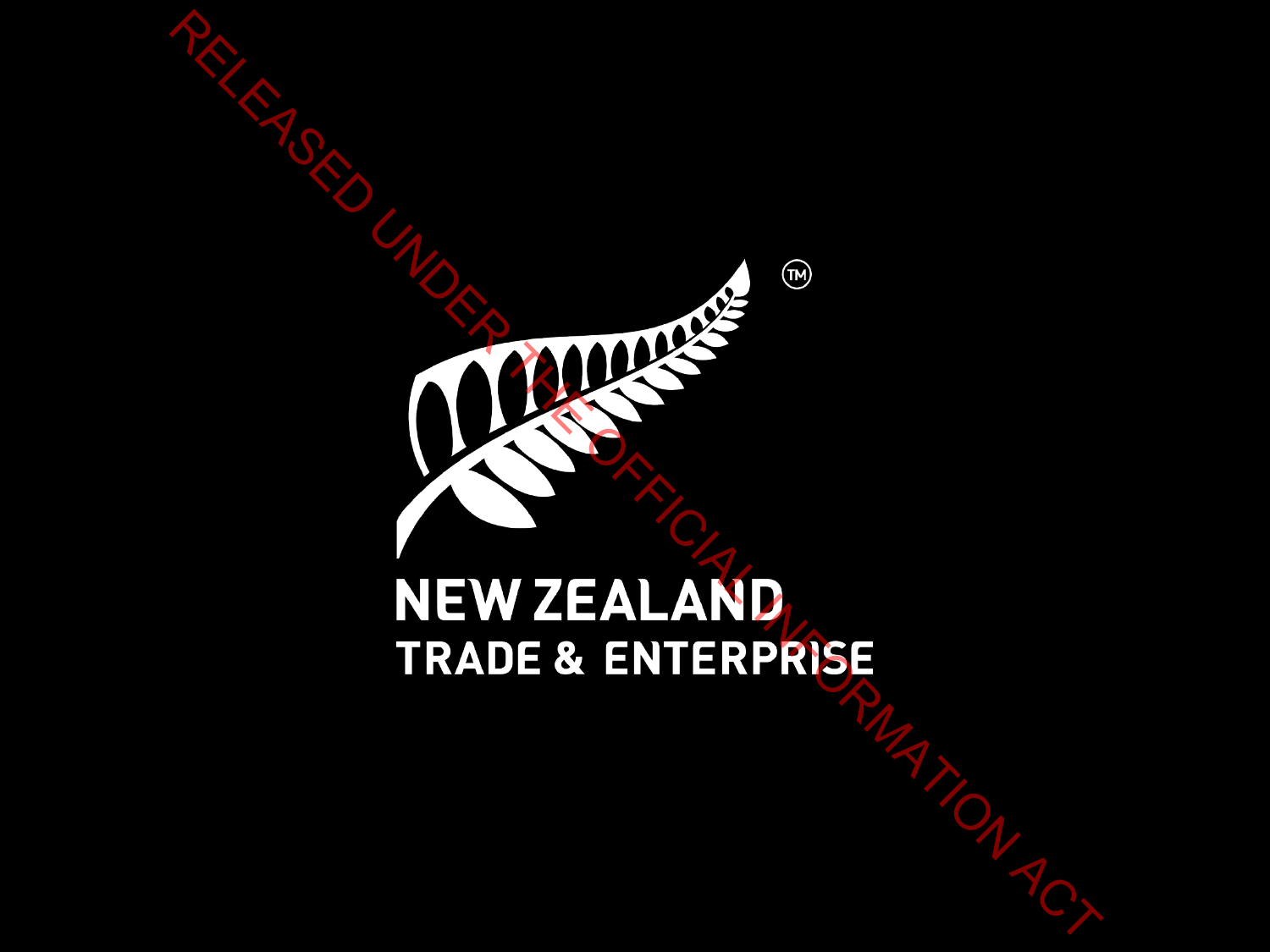

# **NZDIA Forum – Nov 15**

# **Engaging with Defence**

# **The Pre-Tendering Phase**

**Richard Harrison Industry Procurement Specialist Better By Procurement (BBP) Group New Zealand Trade and Enterprise (NZTE) RELATION TO THE OFFICIAL SURVEYS AND RELATED UNITED SETS.**<br>
RELATED UP TO THE OFFICIAL RELATION ACT AND RECORD TO THE OFFICIAL RELATION DEVICED TO THE OFFICIAL RELATION ACT TO THE NEW ZEALM Trade and Enterprise (N27E)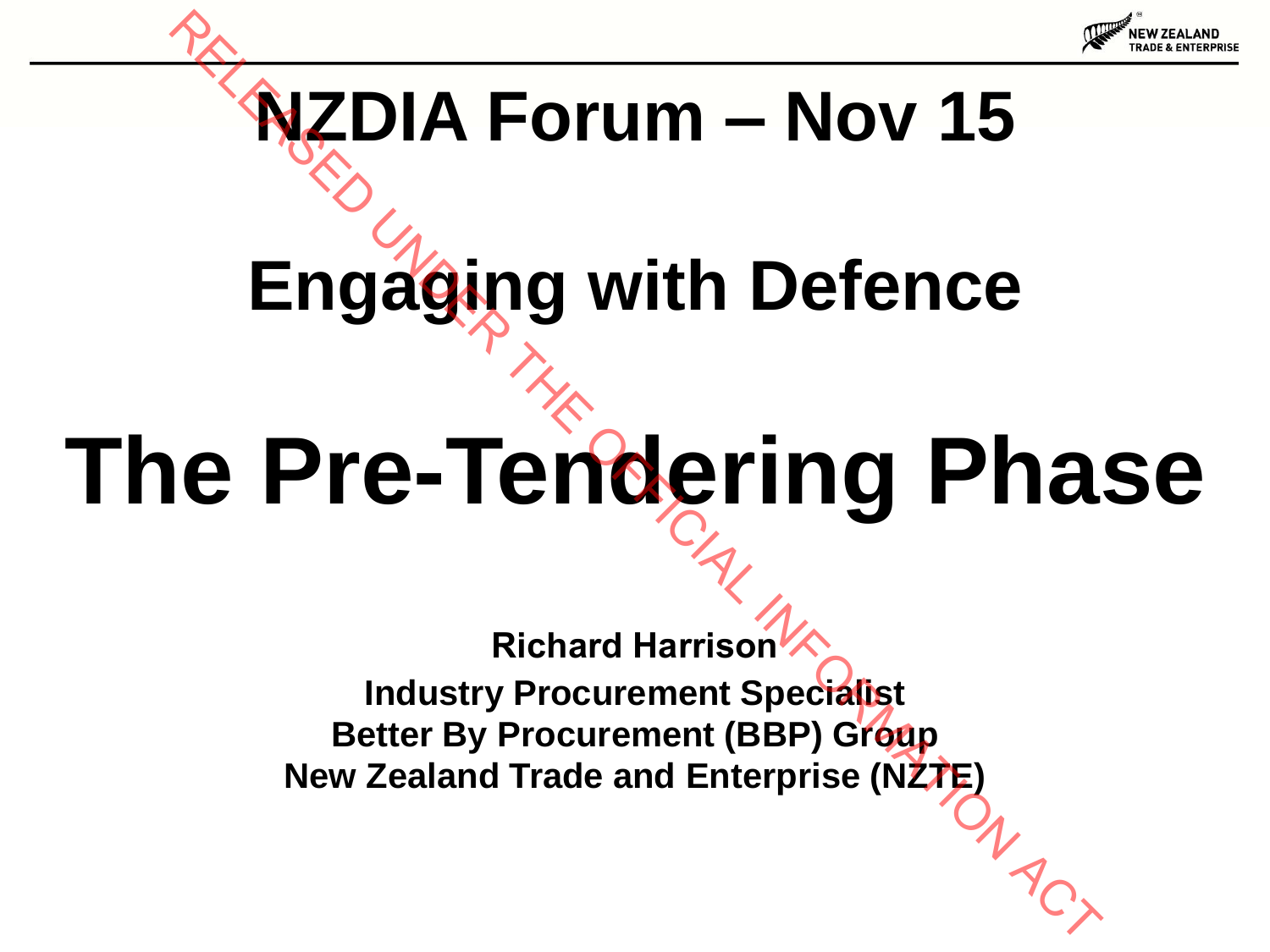

### **Improving your win rate – means starting early**

- Once a tender is released the buyer and the law dictates the **process**
- **Suppliers need to be preparing well before the release date**

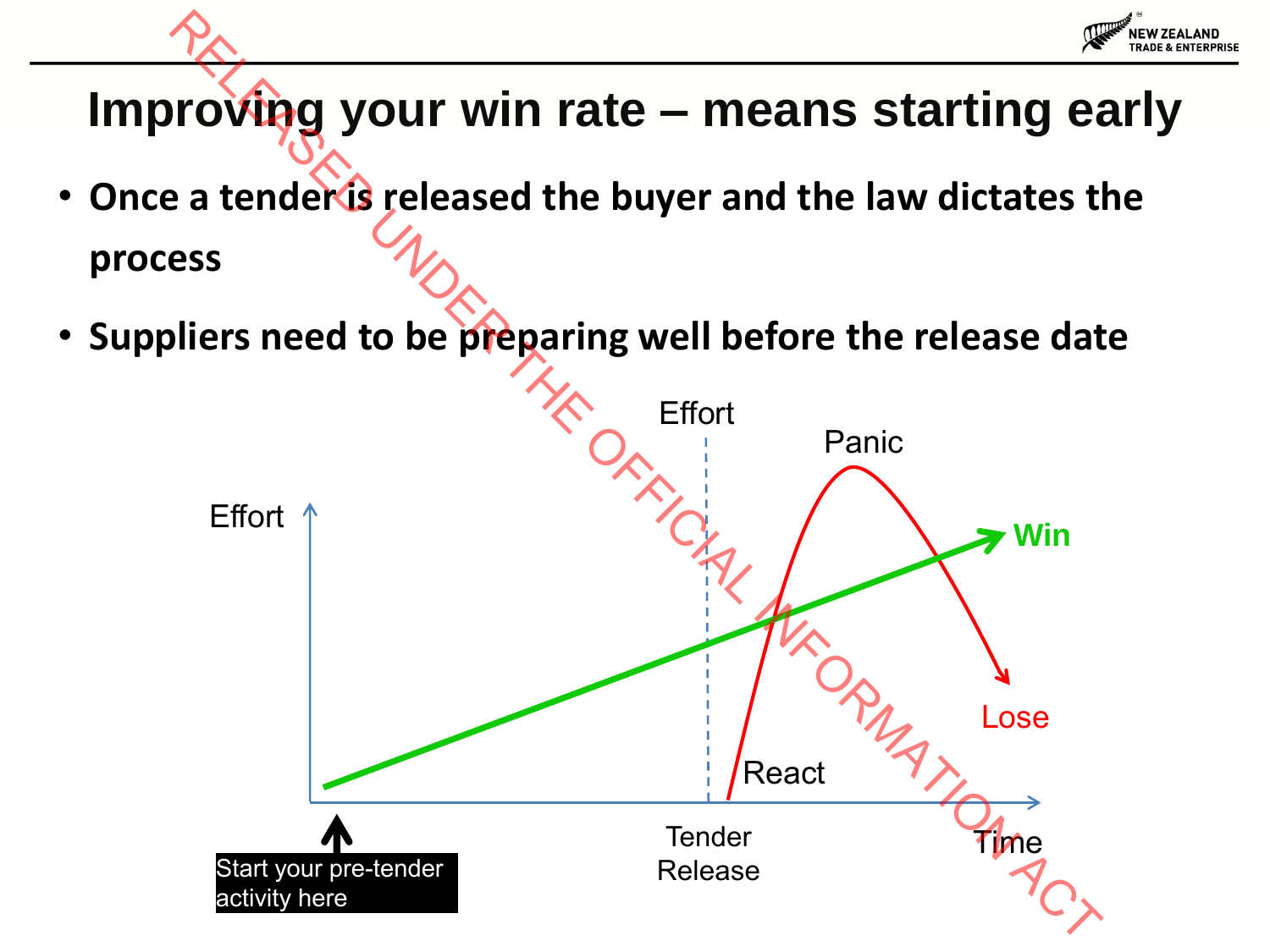

### **Improving your win rate – start early**

- 1. Chase the right deal
- 2. Get your team together
- 3. Have capture strategy
- 4. Focus on the needs
- 5. Build relationships
- 6. Choose your language well
- 7. Have an USP and BBQ bite
- 8. Prove everything
- 9. Have a presence
- 10.Eliminate risk and concerns

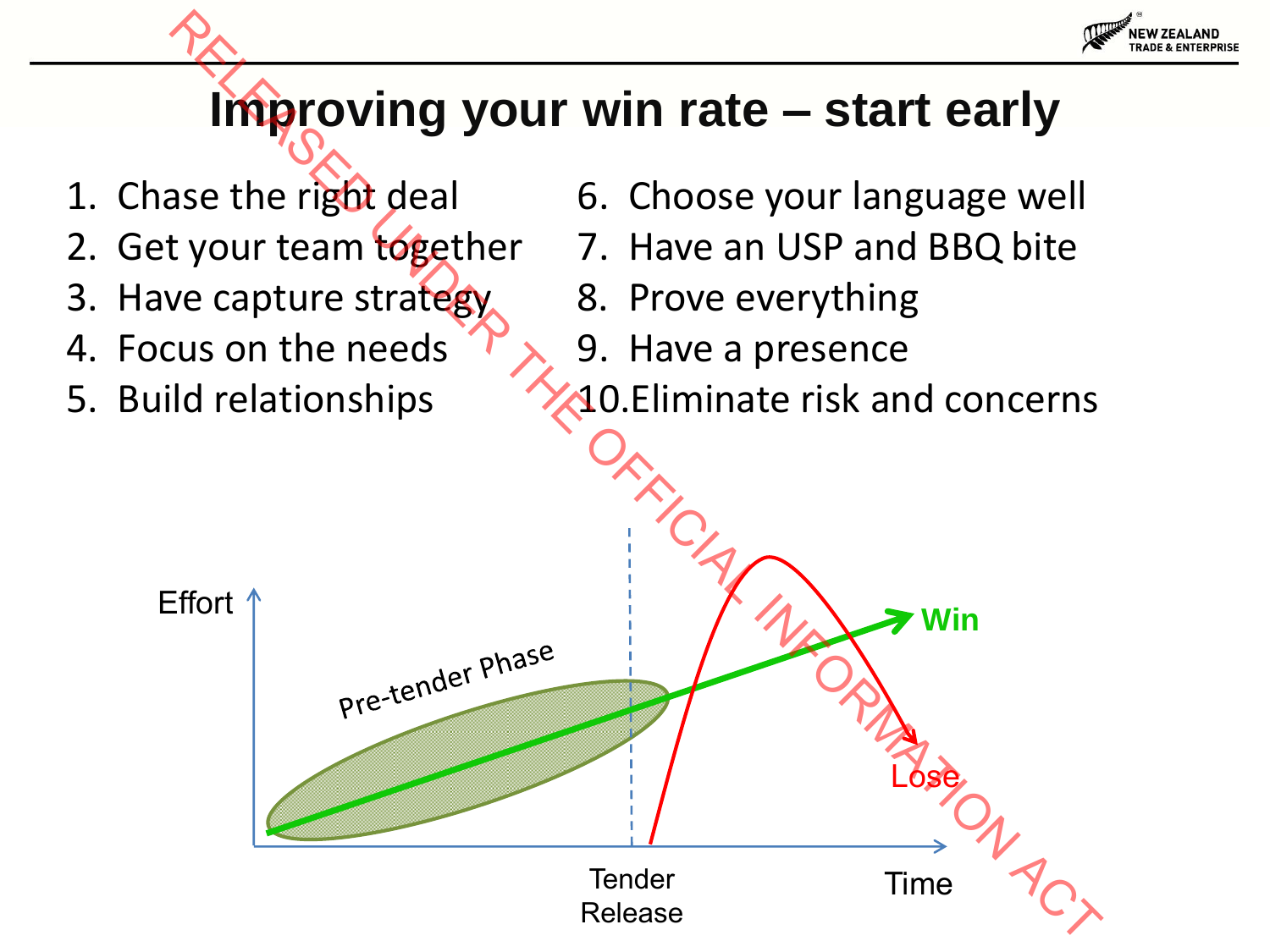### **Check list: Homework, Product Validation, Process, Presence and Persistence**

| <b>Check list: Homework, Product Validation, Process, Presence and Persistence</b> |                                                   |                                           |                                |                                                    |
|------------------------------------------------------------------------------------|---------------------------------------------------|-------------------------------------------|--------------------------------|----------------------------------------------------|
| <b>Homework</b>                                                                    | Product<br>alidation                              | <b>Process</b>                            | <b>Presence</b>                | <b>Persistence</b>                                 |
| Spend time on<br>Desk top<br>Research                                              | What does the<br>buyer need                       | Establish your<br>internal<br>processes   | Web presence                   | few markets<br>develop quickly                     |
| Organise<br>yourselves and<br>any partners                                         | Does your<br>produce meet<br>their needs?         | <b>Follow the</b><br>buyer's<br>processes | market<br>presence             | Spend the time<br>to:                              |
| What's the<br>buying cycle                                                         | Does it work?                                     | Comply with<br>regulatory<br>processes    | <b>Strong</b><br>relationships | 1. Learn about<br>the customer<br>and the process  |
| What the<br>budget                                                                 | Can you prove<br>it?                              | Have a bid/no-<br>bid process             | <b>Attend briefings</b>        | 2. Improve your<br>relationships                   |
| What the risk<br>profile                                                           | How do you<br>stack up against<br>the competition | Have a capture<br>strategy                | Networ                         | 3. Determine<br>what your focus<br>areas should be |
|                                                                                    |                                                   |                                           |                                |                                                    |